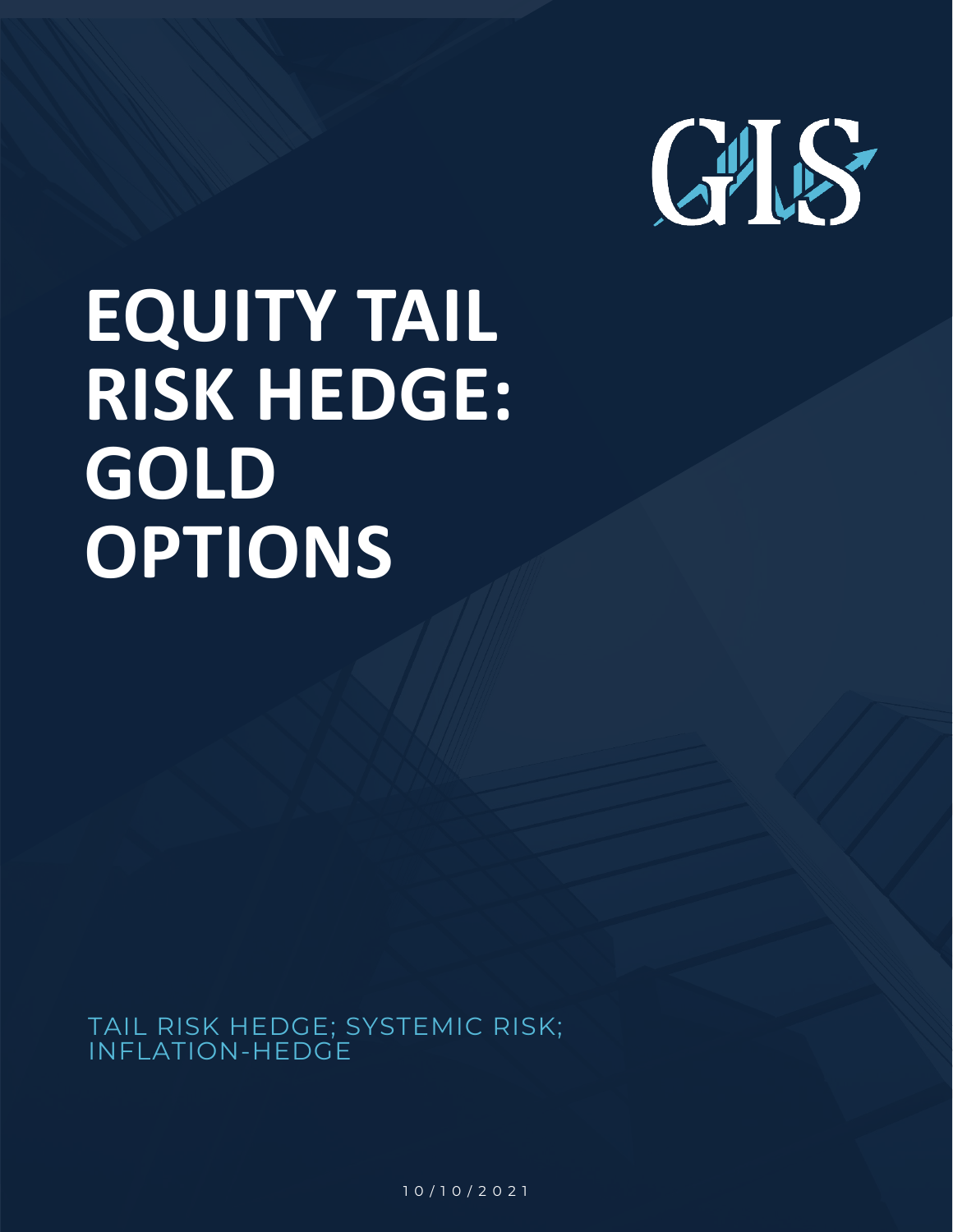

# **EQUITY TAIL RISK HEDGE: GOLD OPTIONS** TAIL RISK HEDGE; SYSTEMIC RISK; I N F L A T I O N - H E D G E

# **THESIS**

Due to the recent explosion in systemic macroeconomic risks, the equity markets experience high risk-premium, resulting in high carry costs to hedge equity positions. Although hedging with gold exposes the hedger to other idiosyncratic risks, gold's long optionality presents a low-cost, reactive way to hedge global equity exposure. Considering the aforementioned, we believe that the rolling 1 month purchase of a credit-neutral, three-month, out-of-the-money, "1 by 2" call side ratio spread on GLD (a gold ETF) is a low-cost, reactive hedge in the event of systemic market turmoil<sup>1</sup>.

# KEY DRIVERS

**Hedges are essential in times of macroeconomic uncertainty.** The outsized impact of sudden paradigm shifts on global financial markets indicates the necessity to hedge equity markets and positively correlated securities with gold. When COVID-19 swept the United States and the world in March 2020, it had a watershed effect on the equity markets and triggered a freefall in share prices. Not only did investors watch their portfolios plummet, but entire industries were also put on hold and unemployment surged which had a cascading effect on the global economy.

**Share prices are highly reactive.** Prices are volatile to the circumstances of the virus and the developments in our economic recovery and return to "normalcy." Vaccine rollouts, business reopening, and virus cases declining led to a positive recovery in equities, while spikes in cases and the emergence of the Delta variant had negative effects on equities.

**COVID-19.** The pandemic demonstrated that a spontaneous event could have exorbitant effects on the global macroeconomic condition and significantly influence asset prices across equity markets. Markets have not yet fully recovered from the virus economically and are exposed to several new risks because of the acute measures taken to fuel economic recovery after March 2020. Uncertainty concerning virus recovery status, spending plans passed to stimulate economic recovery, and political polarization have led to high volatility and a stronger correlation between share prices and political/macroeconomic uncertainty.

**Substantial increases in government spending.** Government spending has spiked because of the pandemic. The Coronavirus Aid, Relief, and Economic Security (CARES) Act passed in March, provided \$2.08 trillion in spending to U.S. consumers. This level of extreme amounts of artificial spending to keep the economy afloat, juxtaposed with high unemployment, damaged supply chains, and a decrease in consumer demand arouses fear of mass inflation and economic instability.

**The debt ceiling.** The massive relief spending is causing the US debt to rise at record-high rates that are unmanageable and may result in the Treasury running out of borrowing power. Congress has an October 18th deadline of paying its bills, and Secretary of the Treasury Janet Yellen said that if Congress does not

# **1.24% (Reflects data on 10/8/21)**

# **Jake Freeman**  jsfreema@usc.edu

#### **Niko Liu**

Investment Associate, Global Investment Society nikoliu@usc.edu

#### **Tingyu Zhang**

Investment Associate, Global Investment Society tingyuzh@usc.edu

#### **Alex Gao**

Investment Analyst, Global Investment Society xgao4679@usc.edu

#### **Nicholas Khalili**

nkhalili@usc.edu

#### **Victor Ogden**

Investment Analyst, Global Investment Society vogden@usc.edu

#### **SUMMARY**

| Carry Cost (Annual) 1.24%             |                         |
|---------------------------------------|-------------------------|
| Sold Strike \$172                     |                         |
| <b>Bought Strike \$179</b>            |                         |
|                                       | Expiration Dec 31, 2021 |
| <b>Roll-Timeframe 1 month</b>         |                         |
| <b>Underlying Asset GLD US Equity</b> |                         |

#### 1-Day Scenario P&L Chart



<sup>&</sup>lt;sup>1</sup> A "1 by 2" ratio spread consists of selling an out-of-the-money call option and purchasing two further out of the money call options such that the net credit received is approximately 0. In the optimal case for the next 3 months, the strategy consists of selling a \$172 strike 3 month call and purchasing 2 \$179 strike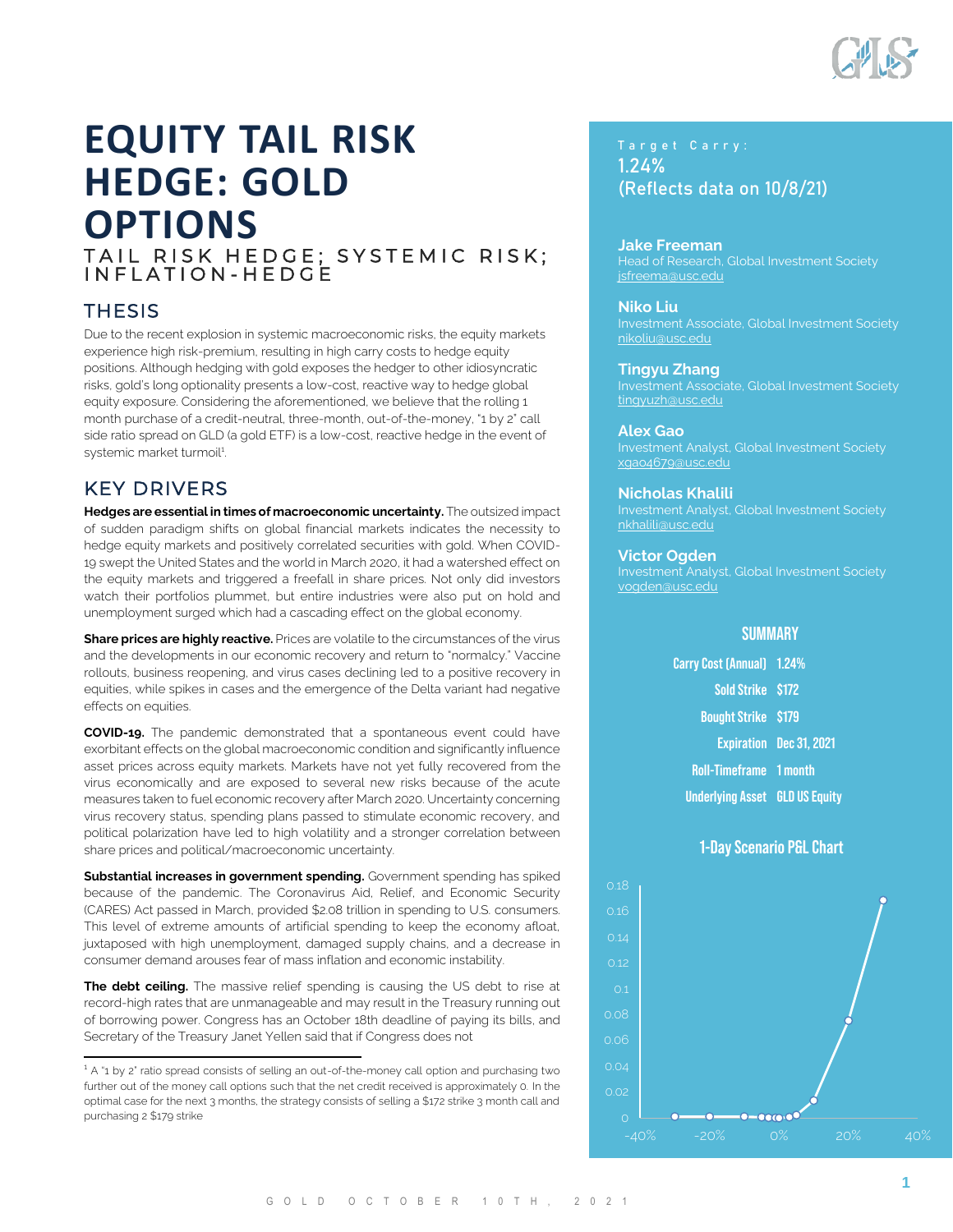

raise the debt ceiling, the Treasury will run out of emergency funds to pay U.S. debt holders by that date, which would have "catastrophic economic consequences."

This essentially means that the US will default on its debt or may result in a credit downgrade like the one that occurred in 2011 when low tax revenues due to the great recession and simultaneous increases in expenditures caused several rating agencies to be pessimistic regarding the economic outlook of the US and downgraded the US credit rating from "AAA" to "AA+." The credit downgrade implied an increased risk of default and thus a higher cost to insure US debts against defaults, and a decline in global equity markets followed.

If the US continues to spend at immense, uncontrollable rates and Congress cannot agree to raise the debt ceiling before the US defaults, the markets will undergo a similar or potentially much worse decline in markets, as 2021 growth was coupled with high unemployment and high artificial spending.

**Gold's role as a hedge in a portfolio.** The strategy is rationalized by the current state of the business cycle and fragility of the US economy, which demonstrates a high risk of economic collapse. Gold has a negative beta, meaning that it is negatively correlated with the markets and historically performs well in times of economic distress. Based on the current state of the US economy, an option-based hedge with gold stands as a logical and definite measure of protecting portfolio assets and mitigating downside risk.

#### COMMODITY OVERVIEW

Commodities are heavily influenced by general economic conditions which cause the overall cyclicality of commodities. Historically, commodities do well in the later stages of the economic cycle, and as interest rates are cut to stimulate economic growth, the strong performance of commodities lasts through the early periods of recession. Such phenomenon provides an important economic justification for gold's late-cycle to early recession performance which is important for this tail risk strategy.

Commodities, unlike equities, are traded under future contracts which allow a buyer/seller to lock in the price of the underlying for delivery in the future. Like equities, these contracts are exchange-traded and quoted daily. Equities, once purchased, have no expiration date. Using future options instead of equity options presents several issues.

Future options add a layer of complexity to modeling as they can expire prior to the expiration of the futures contract itself. Additionally, any model has to track the implied carry cost along with implied optionality on the carry cost (which may be seasonal) rather than just the pricing of the underlying. Future options are also less liquid than their equity counterparts. Due to these limitations, we will use commodity-based ETFs which provide a low-cost way to gain exposure to commodity prices while simultaneously trading equity-based American options. A commodity-based ETF such as GLD holds the commodity physically and thus trades around the spot price for the underlying commodity. Other commodity-based ETFs use a blend of synthetic exposures such as futures, forwards, and swaps to allow their ETF to track the spot price of the underlying.

#### GOLD AS HEDGE AGAINST INFLATION

Gold's history as a safe-haven asset has justified its use as a hedge against inflation throughout the years. During times of economic recession or turmoil, gold has historically retained its value, serving as a store of value that can't be eroded like fiat money, and is invariant to interest rates. During the hyperinflation experienced by the Weimar Republic in Germany in 1923, gold's value increased 1.8 times faster than the inflation rate and was highly coveted. More recently, from 1976 to 2018, gold futures have been more effective than equity markets at predicting inflation. Gold futures and inflation had a correlation of 0.105, while equities and inflation had a correlation of -0.017.

However, gold's relationship with CPI is poor. From 1971 to 2020, only 16% of the variation in gold prices can be explained by quarterly changes in CPI inflation. In the short run, the price of gold is relatively insensitive to changes in CPI, and gold has a history of mixed returns when it comes to inflationary periods. From 1973 to 1979, gold yielded a 35% return for investors with an average inflation rate of 8.8%. However, from 1980 to 1984, gold yielded a negative 10% return with an average inflation rate of 6.5%, and from 1988-1991, yielded a negative 7.6% return with an average inflation rate of 4.6%. Price volatility limits the effectiveness of gold as an inflation hedge in the short to medium term.

Yet, CPI may not be the best indicator of inflation. For example, the price of gold and the US M2 money supply has been found to have a statistically significant level of cointegration from 1971 to 2020. Inflation, shown by the growth in the M2 money supply, is a fundamental driver for the price of gold. As the supply of cash and cash equivalents grows, investors become more inclined to invest in safe-haven assets that will retain their value through times of economic recession. As the money supply increases, gold not only retains its value but appreciates relatively.

Overall, although gold isn't a perfect hedge for inflation, its significant cointegration with the M2 money supply, and historical track record of appreciating through economic cycles are proof of its merit as an inflation hedge.

# GOLD AS A HEDGE AGAINST EQUITY TAIL RISK

Historically, to mitigate significant and negative events, often referred to as 'tail risk', investors would increase their position in gold or alternative assets to protect their portfolio returns. However, it is often too late for investors to buy gold when 'tail risk' has already happened. Some investors also claim that gold would sacrifice their portfolio returns if bought prior to the event. Why does hedging against equity tail risk matter? It is embedded in most of the portfolio optimizers that most of them assume the return from assets follows normal distribution and correlation between assets is relatively constant. Indeed, the asset return in practice follows a skewed distribution, most of the time negatively skewed, creating long fat 'tails' that traditional models do not incorporate.

In the time of economic expansion, investors often invest in risky assets and sometimes construct their portfolios purely based on stock equity in order to gain a higher return. The relatively high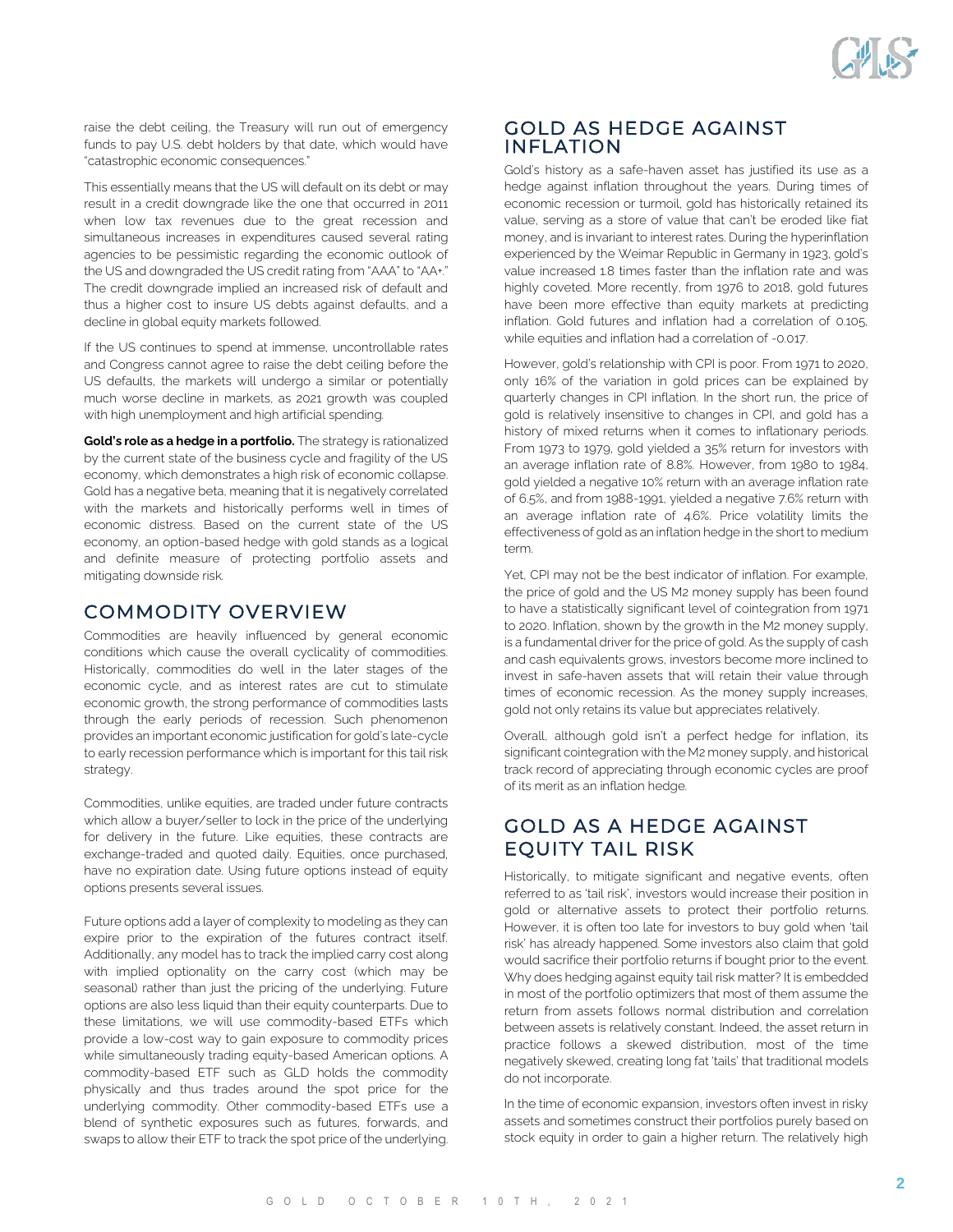

growth during these periods attracted even more investors into the equity market and led to underemphasis on hedging their portfolio risk. Commodities like gold and platinum often experience downward pressure because of their limited return. This repeated process further accumulates risk in the market, which eventually left investors unprotected during an extreme negative event — e.g., the 2007-2009 financial crisis.

Gold stands out as a perfect asset for portfolio risk management not only for protection in extreme circumstances but also for not dragging down a portfolio's Sharpe ratio. The World Gold Council investment research had found that between January 1987 and July 2010, gold correlation with S&P 500 is -0.07, when S&P 500 returns down by two standard deviations, the correlation rose to -0.17, which indicated gold as an effective asset to hedge against the equity tail risk. In addition to the correlation, it also found out that during tail risk events like the LTCM crisis, Black Monday et al., portfolios that included gold outperform those that did not include gold 75% of the time. With allocations to gold between 2.5% - 9.0%, the portfolio could reduce weekly volatility by 1% to 2.5%.

Overall, gold has been proved by the historical data to play an important role in investors' portfolios and serves as an essential method for hedging and reducing tail risk.

# GARAM-STATIC HEDGE

To determine the optimal option strategy, two related models are employed. First, the GARAM (General Auto-Regressive Asset Model) is employed and used to fit the static option hedging model. The model uses historical gold prices from 1979 to 2021 as the input and will output the risk premium of the gold options chain.

Why do the GARAM model? The intuition behind this model is the observation from the market that a rapid increase or decrease in price is usually followed by high volatility for a period of time, which implies that there exists an autocorrelation pattern in the return magnitude (slow-dying kurtosis effect). In addition, each asset will indeed observe a different autocorrelation pattern because of its unique characteristic. Thus, we will specifically analyze gold prices by observing and simulating their autocorrelation pattern.

In this model, the return magnitude and return sign separately are simulated separately using their respective auto-correlation functions. Using Cholesky decomposition, we generate a price magnitude that has the same autocorrelation curve as the historical return magnitude/sign. The return magnitude and sign are then combined to determine the returns and generate pricing paths. Using this framework in a Monte Carlo type fashion, 100,000 future price paths are generated for the next 120-days.

We then move from the GARAM model to the Static Hedge model and use the predicted price path as the input. The Static Hedge model helps us to find an optimal strategy for dynamic hedging and comes up with an option price that is derived from the expected attempted replication cost plus the risk premium. By fitting the predicted price path into the model, we find the risk premium for each gold options chain. Eventually, by analyzing the option's risk premium, we develop our optimal trading strategy of gold option for portfolio hedging.



Figure 1 shows 10 sample paths of gold generated by the model for the next 90 days. The previous 90 days are shown for reference.

### MODEL RESULTS

Applying the GARAM, static hedge as described above provided a curve for the expected sellers' risk-premium for the onemonth, two-month, and three-month gold option chains. Based on the curve and magnitude of the risk premium, the threemonth option chain yields the most promising results compared to the one and two months. Further, it is optimal to sell the option which corresponds to the maximal risk-premium (104.5% moneyness option). Intuitively, it is clear that the optimal strategy will reduce carry by taking advantage of the positive risk premium while purchasing reactive lower-cost options. This situation is optimal for a ratio spread. When determining the optimal option to purchase, the following two issues are in counterbalance. First, the farther out of the money the options are, the higher the risk premium spread is however, the bought options may not be reactive enough to generate returns over the sold option. On the flip side, if an option is purchased too close to the sold option, then it results in debit and has higher time decay. Analysis of 30-day market simulations for a portfolio of these options shows that when the credit received from the sold options has parity with the debits from the bought options, these two issues are optimized.



Figure 2 shows the seller's return on risk capital (SRORC) for different option moneyness for 1, 2, and 3 months. Moneyness was interpolated when chains did not have a one-to-one correspondence.

# MODEL VALIDATION

The majority of academic literature for simulation of future assets